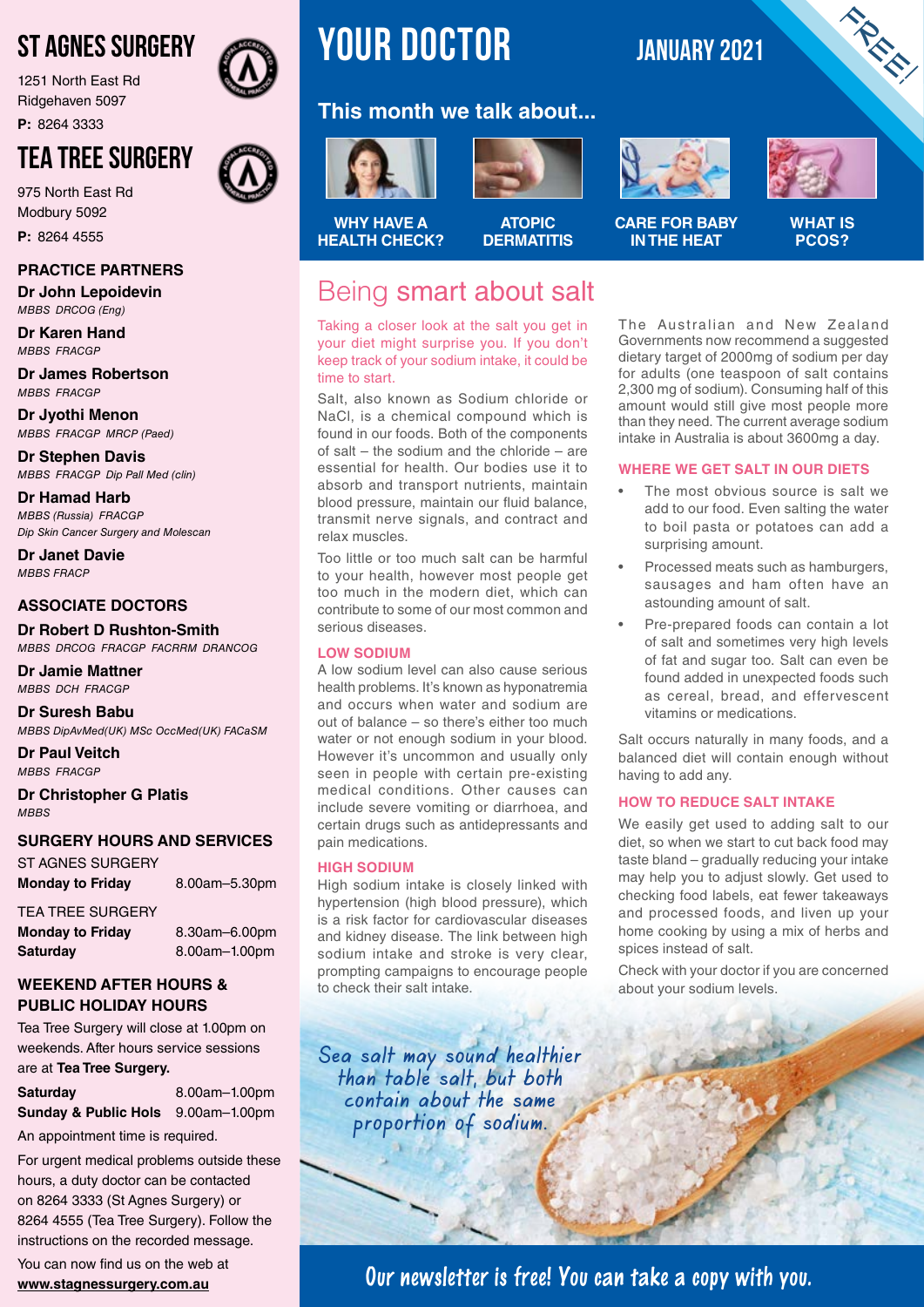W O R D S E A R C H

ALLERGEN ANDROGENS ATOPIC **BMI CANCER CHLORINE CYST DEHYDRATION DERMATITIS** DIABETES **ECZEMA FERTILITY** FOLLICLE **FONTANELLE HIRSUTISM HORMONE HYPERTENSION** HYPONATREMIA KIDNEY LIVER **MENOPAUSE OSTEOPOROSIS OVARIES** PCOS POLLEN **SALT** SODIUM **STROKE** WEIGHT

I AVZ ZEN I ROLHCZH I RSUT I SMK J Z OS T EOPOROS I S D P HQD P T UWC T J WC L GH DO L R N Y B Y T I L I T R E F QNWQ UTTSPEVDYKF LH J J EK JQSEBHXV J J T E Z HOQGKC I POT AWK AOF YHS V K I C L Y Y N J E H Y PON A T R EM I A AWH Z DK KCSDEWV T HRUA V XH I P ENEHB X K C A I I RGN J B J H KOV YGQ Z D I B CWX J T T L VARVXUK I UNP TUMRGTHMK I HHGL K T EXMEDSMEBOOOHGX J D I R T J I OF I L BBNTCREEQGT SUUF F EN OOCF SOL XEART B L SEHEENBUCEX S CQDNN A Y SME L L K N Y B T TMMN V S N WP NWMM I O U N I E C SWZ U E E Q A Q S U Z SNFUQZC I SBNDQEBFCABCLDPAO ONR P Y P D I B A E E NWS I R J A SWL MP H V C S V UOOWT R Y O KWH V L U I Y I U NO V AME H S NWNMXMF GO J S E ND F YG J N A R I E G I A O A E R P Z L W R V G H M R H C S E I MCMV F T VOQQF ZMR T UX SWX X YMK E YQY U I WH T OH Z R T I N SQU A R BQS V SUEGT BMOXNE L L OP Y Y TMERORS T F B X I O Z T Y A K T A P G I WG S V Z X O F H I N R SWC X D DWG S I D B D F T I A A X V I DM P EHOK I COK K J Z JWKQ L I EC Z EMAR

# Why are health checks important?

There are many ways that we can become unwell, and some of them can't be predicted. Others, however, can be screened for, and managed well when caught in the early stages. Government-led health screening programmes have had enormous success in the early diagnosis and treatment of certain cancers, including breast, cervical, prostate and bowel cancers.

In addition to screening programmes for single diseases, regular general health checks are recommended, even if you feel healthy. These visits can check more broadly for diseases like diabetes, high blood pressure, and cardiovascular disease. Each person's risk is different – your doctor can assess your risk of future medical

issues, and tell you how often you need to be seen.

### **WHAT'S A ROUTINE CHECK-UP?**

A routine check-up involves an appointment with a healthcare professional. It may be a doctor or nurse who takes these routine health check clinics. They usually check blood pressure, heart rate, weight and height. You'll also be asked questions about your health, family history for disease, and your lifestyle – including smoking, exercise, and alcohol intake. They can also update vaccinations and advise on maintaining a healthy lifestyle.

Blood tests at a routine screening may include tests for cholesterol, kidney and liver function, and diabetes. You may be required to have further tests if there are any concerns, or if you fall into an at-risk category. These tests may involve screening for osteoporosis (brittle bones), an ECG – a test that detects heart abnormalities, hearing or eye tests. Your doctor may also refer you to a specialist for diagnosis and treatment.

### **TARGETED SCREENING**

Some disease risk changes over the course of a lifetime, so screening programmes are targeted at those most at risk. Cervical cancer screening is routinely offered to women between the ages of 25 and 74, as this is the age bracket most likely to have treatable pre-cancerous findings.

outine mammography – the breast cancer screening programme, and checks for prostate cancer begin later in life as they are more common as we age.

Having regular health checks, especially as you get older, can prevent many potential health issues. It's also a time to discuss any concerns, and assess your lifestyle to ensure you will maintain optimal health and wellbeing.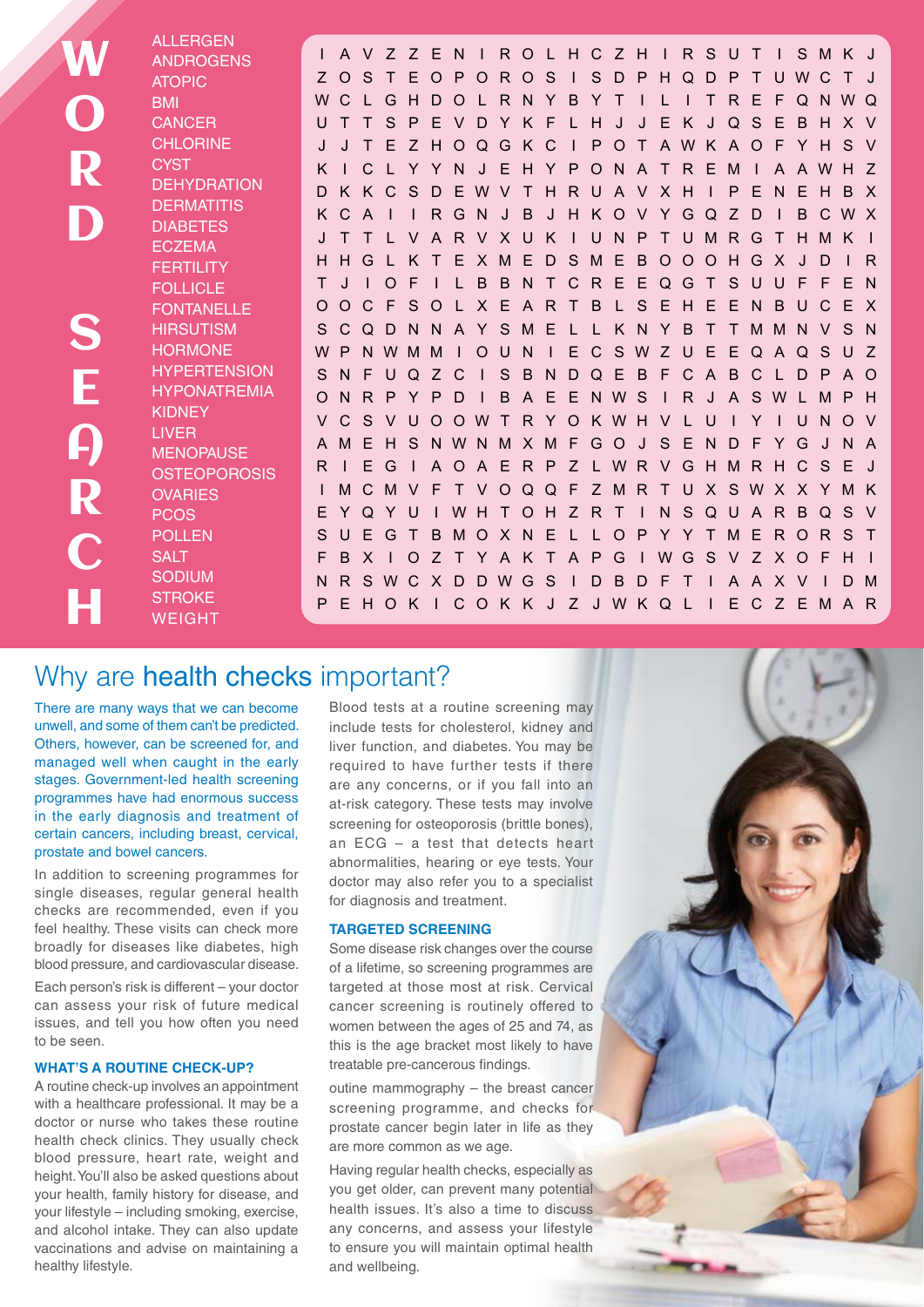# Polycystic ovarian syndrome (PCOS)

Polycystic ovarian syndrome (PCOS) is a fairly common condition in girls and women of reproductive age. Overall, PCOS affects approximately 12-21% of women in Australia and can cause significant distress.

### **WHAT IS PCOS?**

During ovulation, a fluid-filled sac or follicle forms on one ovary to hold a maturing egg. These have a 'cyst' like appearance. When the egg is released, the 'cyst' reduces and disappears. Some people, however, develop many of these follicles in their ovaries – 'poly-cystic ovaries' – this is the finding that gives the syndrome its name.

It isn't completely clear why some people get PCOS, but it sometimes runs in families, and there is a link to other hormonal problems such as type 2 diabetes.

### **SYMPTOMS AND DIAGNOSIS OF PCOS**

Diagnosis of PCOS can be difficult because there is a wide range of symptoms, and there isn't a simple test for it. Many women don't know they have it – up to 70% of women with PCOS remain undiagnosed.

Most of the symptoms experienced by people with PCOS are caused by hormonal changes that come with the condition.

People with PCOS have higher levels of androgens – the 'male' hormones, so one of the most visible traits of PCOS is excess body hair – commonly on the face, neck, chest and back. These male hormones also mean that some women find the hair on their head thinning or receding.

Oily, spotty skin is common in PCOS, and so is weight gain. People with PCOS typically gain weight easily and find it more difficult to lose weight than most people do.

It's one of the leading causes of infertility – people with PCOS may have irregular, unpredictable periods, or sometimes no periods at all.

There may be other conditions a doctor will consider, or they may make a diagnosis of PCOS based on the symptoms alone. You may be asked to have blood tests to check hormone levels, or an ultrasound scan to detect the tell-tale multiple egg follicles in the ovaries.

Some symptoms of PCOS tend to disappear at menopause, but not all. Getting individualised advice from a healthcare professional is useful for managing any ongoing symptoms.

### **LIVING WITH PCOS**

Hormonal medications such as the contraceptive pill may help to get irregular periods under control.

Many women with PCOS are able to get pregnant, but may require fertility treatments that improve ovulation.

Losing just a little weight can bring a huge improvement in all of the PCOS symptoms. Excess body hair and thinning hair on the scalp, acne and oily skin, menstrual and fertility problems – all seem to improve with weight loss.

# Taking care of your **baby in the heat**



Babies aren't as good at balancing their body temperature as adults, so it's important to take extra care on hot, sunny days.

Avoid direct sunlight, and stay indoors during the hottest part of the day. If it can't be avoided, use a parasol or sunshade to make sure that the baby isn't exposed to strong direct sunlight. Ensure that there's still good, cool air circulation under the sunshade. Staying in cool places is best if possible, and never leave a baby in a car.

Babies can be sensitive to sunblock, so it's better to avoid the sun, or to cover up with light loose clothing than to put sun cream on. Heat rash is common when babies get too hot. It's not dangerous but can be uncomfortable and make a baby very distressed.

Dehydration is a particular concern on very hot days. Babies up to six months should be fed with infant formula or breastmilk,

and they may need more frequent feeds to stay hydrated. Breastmilk adapts to ensure that the baby has an adequate mix of hydration and nutrition even in hot weather. Babies who are weaning can have some cooled boiled water as well as their usual milk and foods. A baby who is dehydrated may have a sunken fontanelle (soft spot on the top of their head), and will pass less urine – it will also be darker coloured.

Get urgent help if you're worried that your baby is becoming unwell from heat or sun exposure, this can easily become a medical emergency. They may be sunburned, panting, have a very dry mouth or eyes, pass little or no urine, or develop severe heat rash.

If the baby seems very unwell – for example if they become floppy or unresponsive, call for emergency services immediately.

# MOROCCAN CHICKEN SALAD

*This is not your average salad. It's amazing – tender spiced Moroccan chicken, sweet apricots, couscous and a delicious citrus dressing. Easy to make – so it's perfect for summer entertaining.* 

### **SPICE RUB**

- 1 tsp ground ginger
- 1 tsp cumin
- ½ tsp cinnamon
- ½ tsp cayenne or paprika
- ½ tsp allspice

### **METHOD**

- 1. Combine spice rub ingredients. Massage onto chicken and leave to rest while preheating the oven to 180°C.
- 2. Place chicken on baking paper and cook for 25 minutes, or until cooked through. Remove from oven, cover and allow to rest for 10 minutes before slicing.
- 3. While the chicken is in the oven, prepare the couscous as per packet instructions. Drain and rinse in cold water.
- 4. Add all the dressing ingredients into a jar together and shake well.
- 5. Gently toss all the ingredients together in a large bowl. Serve and enjoy!

Try decorating the salad with mixed seeds, microgreens, fresh coriander or mint leaves just before serving.

### **DRESSING**

¼ cup orange juice Zest of half an orange 2 Tbsp cider vinegar ¼ cup mild olive oil 1 tsp runny honey